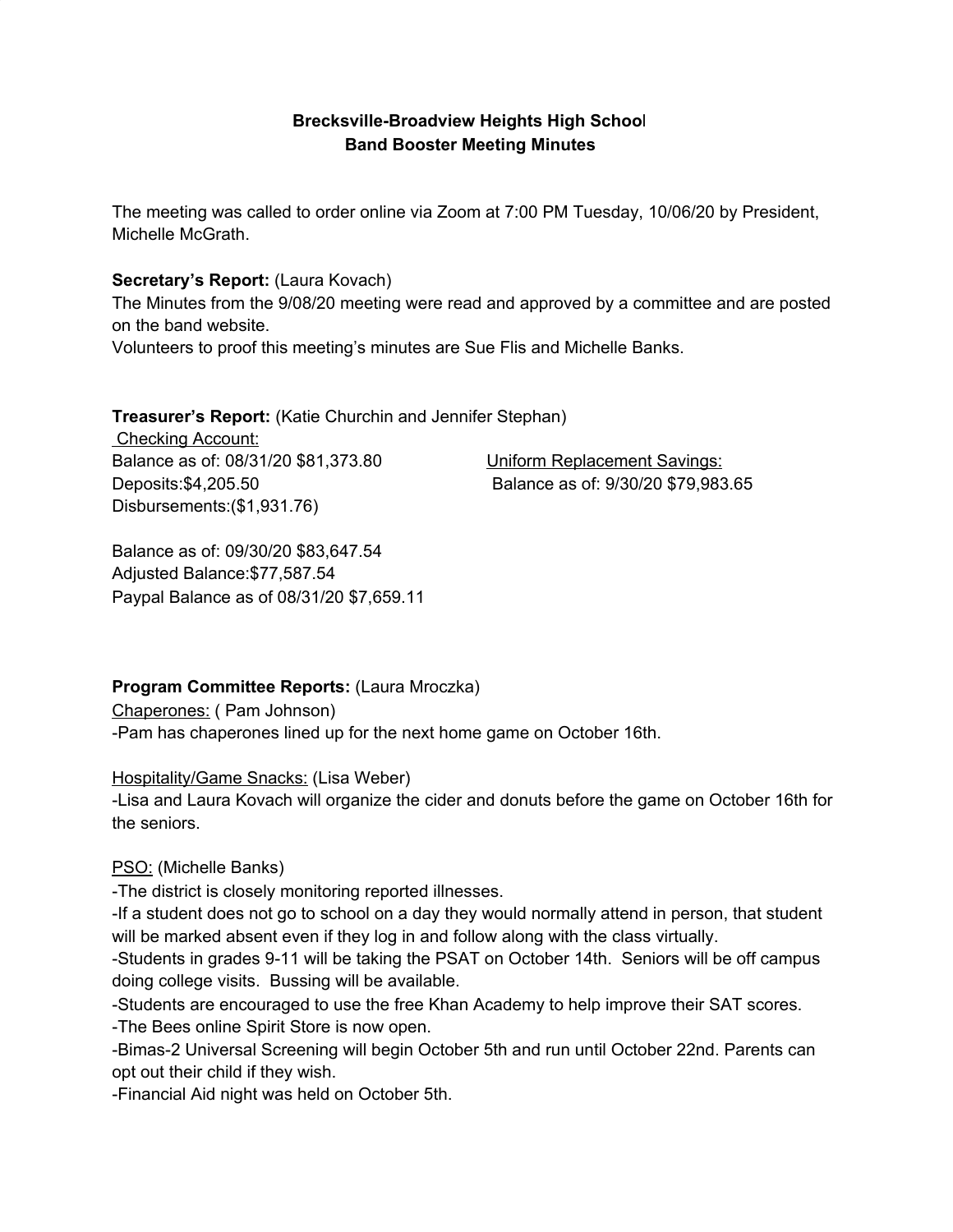-Parent/ Teacher conferences will be held virtually or by phone on November 5th. -All students are eligible to receive a free breakfast/lunch daily. -The next PSO meeting will be held November 4th at 7PM.

Flagline: -No Report.

Publicity: (Melissa Burdick) -No Report.

Senior Night: (Amy O'Brien) -No Report.

Swarm Board and Decorations: (Lisa Trout) -No Report. -Lisa did another amazing job with a senior tribute on the cafeteria bulletin board.

Uniforms: (Lori Reagan, Rima Julien and Linda Gauntner)

-The uniform committee has welcomed several new team members.

-The raincoats are still at the factory and are expected to arrive towards the end of October.

Summer Uniforms: ( Lisa Karakostas, Laura Mroczka and Melinda Torres) -No Report.

Yard Signs: (Melinda Torres) -No Report.

### **Ways and Means Committee Reports:** (Kathy Drinko)

Athletic Programs: ( Melissa Burdick)

-Only one person still needs to pay for their ad in the Fall program.

-Melissa needs volunteers in place in less than two weeks to help with the Winter Program. -We also need to find parents who can take over this position for next year.

### Athletic Program Sales: (Michelle McGrath)

-Typically, 250 Fall programs and 50 Winter programs are sold every year. This year, the digital program received 359 downloads. Michelle's goal is to get the number of downloads up to 700 (including the Winter program).

-If going digital next year, Melissa Burdick suggested a redo of the layout.

-The QR code banners can be reused for the Winter Sports season. Mr. Ciulla will get the necessary permission to have the QR banners hung in the gym.

Athletic Program Layout: (Kim Traum) -No Report.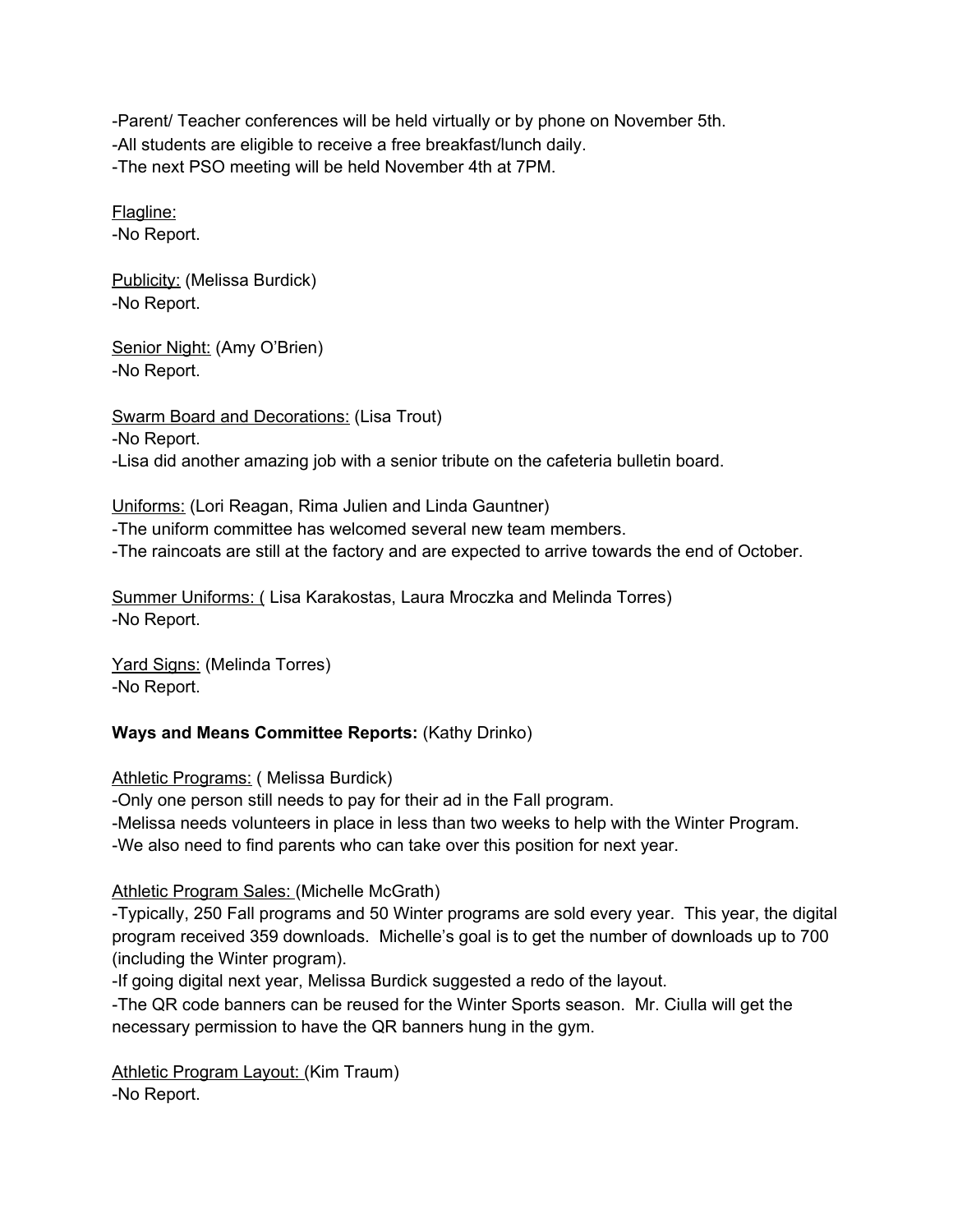Citrus Sales: ( Heather McCleary and Kathy Drinko)

-All fruit will be delivered directly to the door at a cost of \$6.50/box.

-All sales will be done online. Students are asked not to go door to door to sell fruit.

-The kids will make \$7.50 on each small box sold. The boosters will make \$2.50. On medium boxes, students make \$9.50, boosters, \$1.50. On large boxes, students make \$11.00 and boosters make\$1.00 on each box sold.

Disney Raffle: (Sue Flis) No Report.

Endowment/Patrons: (Michelle McGrath) -No Report.

Spirit Wear: (Melinda Torres) -No Report.

### **Band Director's Report:** (Mr. Ciulla and Mr.Pasternak)

Awards

-Awards from last year including senior plaques, leadership plaques, pins and letters are in. The plaques were delivered without students' names on them. Mr. Ciulla has been looking into the matter to get it rectified.

-Mr. Ciulla now has a record of who gets which award.

-Laura Mroczka will help with sorting and distribution of the awards.

Marching band pictures

-To date, pictures have not been received by any of the Fall sports teams.

Schedule modification

-The varsity football team has a bi-week so there will not be a game or a tailgate performance this Friday the 9th.

-There will be a home play-off game on October 16th. The band will perform a halftime show that will include a senior drill.

-Tickets for this game will be purchased online only. There will not be a physical ticket, instead, a code will be given on your smartphone.

-Potential play-off games are scheduled for October 23rd and the 30th. Marching band performances will depend on the outcomes of play-off games.

-On October 30th, the band will give its final performance of the season at the stadium. -After the performance, the boosters will host Trunk or Treat for all band members.

Melissa Burdick will coordinate the Trunk or Treat promotion. In order to socially distance, the senior lot will probably be used to line up cars instead of the Honors lot. It will be recommended that each parent wear gloves and pass out candy rather than allowing students to reach in to take their treats. We will have arrows drawn to direct foot traffic during the festivities.

-The band directors are considering having an 8th grade night before the season is over.

Concert Season

-On October 26th, concert band begins.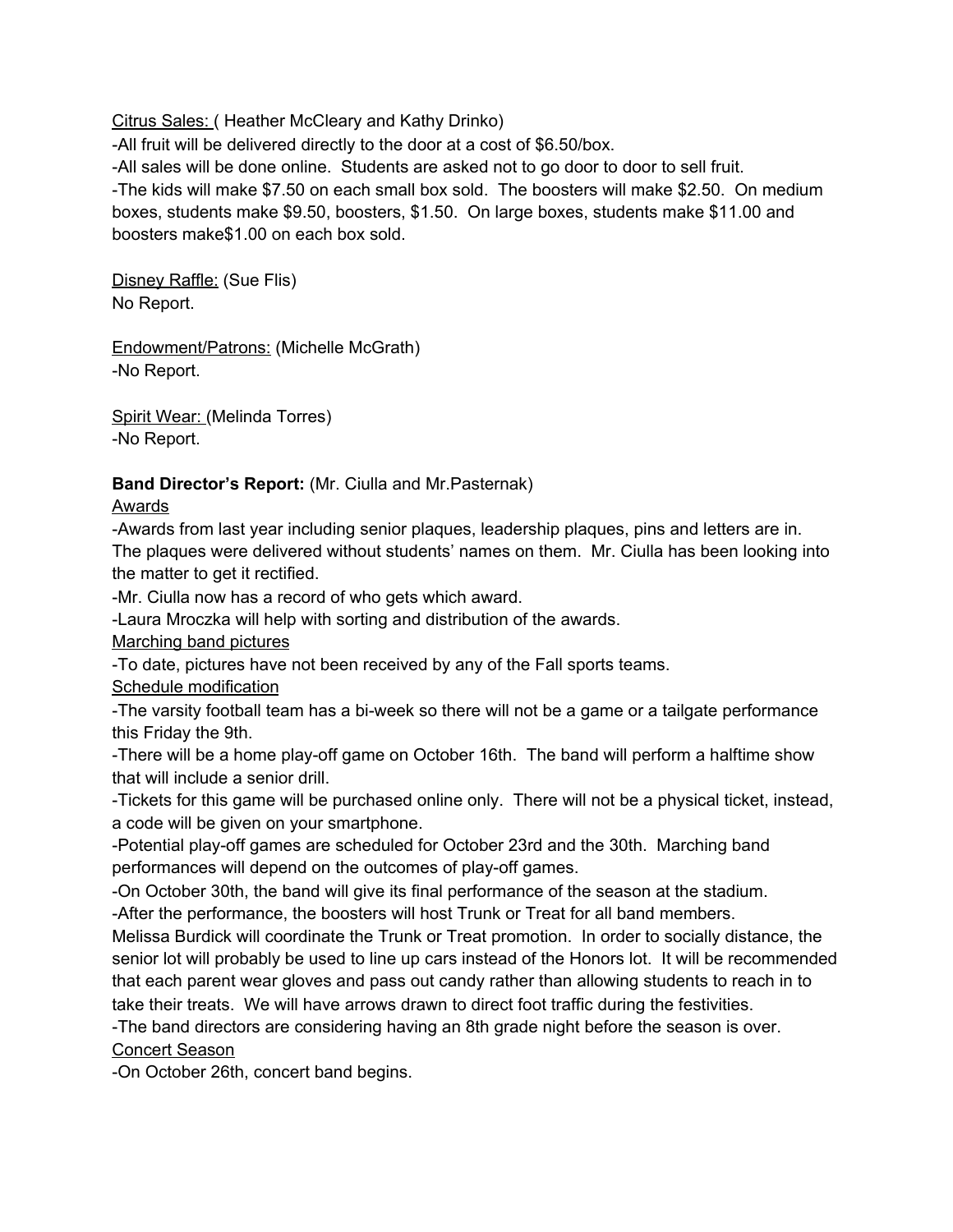-Mr. Ciulla and Mr. Pasternak are working out the logistics and are confident that they can maintain social distance in all four concert bands.

-The Winter concert dates are tentatively set for December 9th and 10th. The gymnasium may be utilized for these concerts so that social distance can be maintained. Most likely, two bands will perform each of those nights with the jazz band performing both nights.

Homecoming parade

-Mr. Ciulla personally apologized for the poor communication that occurred when the parade began early due to impending bad weather.

-Mr. Ciulla expressed his gratitude for all the support parents and the boosters have given him.

## **President's Report:** (Michelle McGrath)

PPE

-560 bell covers have been delivered to students.

-A total of 625 bell covers have been made by volunteers.

-66 have yet to be delivered to students who will switch instruments for concert season.

-Michelle has provided a video to demonstrate the care and washing instructions for bell covers. It will be posted to the band website.

-By making the bell covers ourselves, we saved \$12,500 and provided a superior product compared to what a vendor could provide.

-The cost of the materials for the bell covers was offset by the Middle School bell cover/ mask fundraiser that Michelle organized.

-Michelle estimated that over 600 hours of volunteer time went into the production of the covers. -Michelle gave a HUGE "thank you" to all who helped cut, run elastic, sew and distribute the covers. She gave a special shout-out to Barb Wisniewski, Beth Trecasa and Laura Kovach who went above and beyond to help her complete the covers.

-The boosters will sell additional slitted and unslitted masks at cost (\$5.00 each) to High School band members.

-The slitted masks do not function properly for flute players. Flute masks at Royalton Music cost \$30.00 each. We would need 30 of these masks which would incur a cost of \$900. Michelle has researched how to make these masks and believes we can make the masks at a cost of \$5 each. Michelle asked the boosters to approve the purchase of the needed materials. Laura Mroczka made the motion to purchase the materials. Heather McCleary seconded the motion. It was passed unanimously by the boosters.

Booster Fees

-A number of families have not paid their booster fees to date.

-With the exception of one drycleaning, booster expenses remain the same as always this year. We provide uniforms, instruments and instrument repairs, music, band camp counselors, game snacks, OMEA fees, conservatory days, awards and many, many more services to our band students.

Seniors